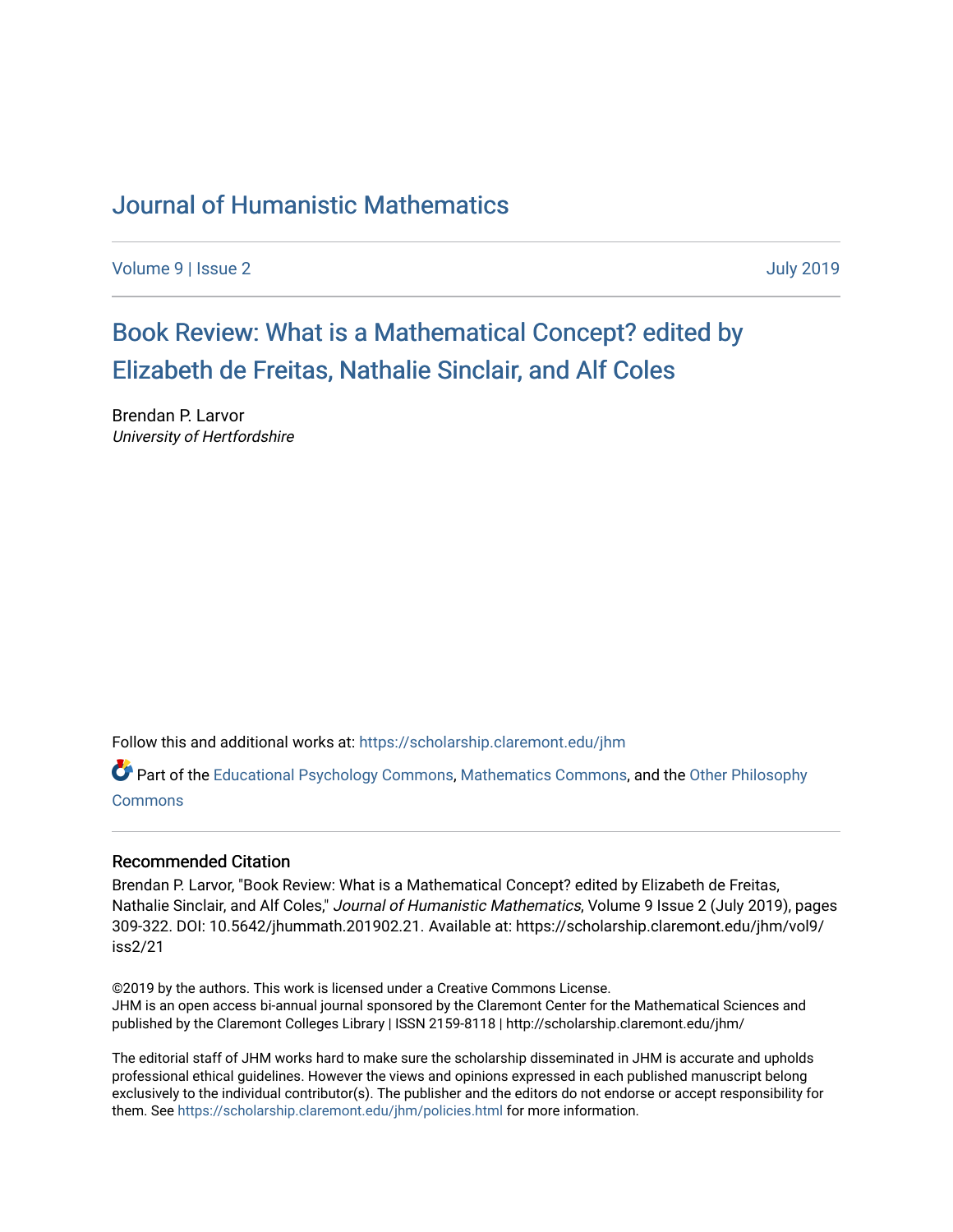# Book Review: What is a Mathematical Concept? edited by Elizabeth de Freitas, Nathalie Sinclair, and Alf Coles

Brendan P. Larvor

School of Humanities, University of Hertfordshire, UK b.p.larvor@herts.ac.uk

### Synopsis

This is a review of What is a Mathematical Concept? edited by Elizabeth de Freitas, Nathalie Sinclair, and Alf Coles (Cambridge University Press, 2017). In this collection of sixteen chapters, philosophers, educationalists, historians of mathematics, a cognitive scientist, and a mathematician consider, problematise, historicise, contextualise, and destabilise the terms 'mathematical' and 'concept'. The contributors come from many disciplines, but the editors are all in mathematics education, which gives the whole volume a disciplinary centre of gravity. The editors set out to explore and reclaim the canonical question 'what is a mathematical concept?' from the philosophy of mathematics. This review comments on each paper in the collection.

What is a Mathematical Concept? Edited by Elizabeth de Freitas, Manchester Metropolitan University, Nathalie Sinclair, Simon Fraser University, British Columbia, Alf Coles, University of Bristol, Cambridge University Press, 2017, 288 pp., \$71.50 (hardcover) \$66.49 (kindle)

In this collection of sixteen chapters, philosophers, educationalists, historians of mathematics, a cognitive scientist, and a mathematician consider, problematise, historicise, contextualise, and destabilise the two longest words in the title question. It won't be a spoiler to reveal that none of them offers a

[Journal of Humanistic Mathematics](http://scholarship.claremont.edu/jhm/) Volume 9 Number 2 (July 2019)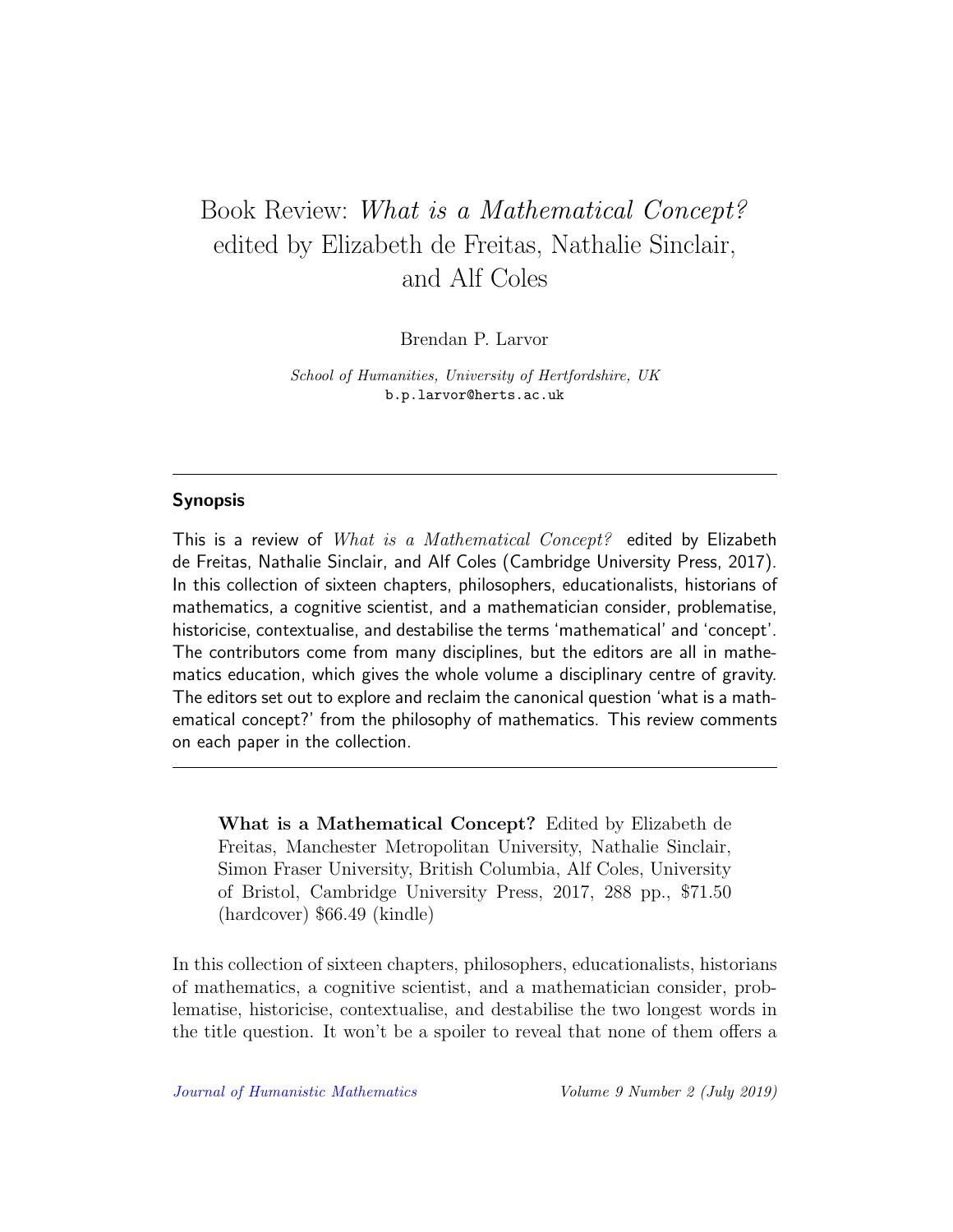crisp answer. This is hardly a surprise because, as Nietzsche observed, nothing that has a history can be crisply defined, and the words 'mathematical' and 'concept' have rich, interconnected, and unfinished histories [\[8\]](#page-14-0). The contributors come from many disciplines, but the editors are all in mathematics education, which gives the whole volume a disciplinary centre of gravity. There is also an agenda, which is set out with commendable frankness in the editorial introduction, "We conceived this book as a collection of essays exploring and in some sense reclaiming a canonical question—what is a mathematical concept?—from the philosophy of mathematics." (page 2). There then follows a thumbnail sketch of the history of the philosophy of mathematics that results in a three-way categorisation of philosophers of mathematics:

- *cognitivists* who think that mathematical concepts "exist in the mind" and are created by the mind" (with Descartes, Locke and Kant offered as examples, with some reservations)
- *realists* who think that "mathematical concepts exist outside the mind and are independent of all human thought" (Plato, Frege and Gödel offered as examples, without qualification), and
- *nominalists* who think that mathematical concepts are merely symbols or fictions (no examples offered, curiously)

The volume editors add some qualifications to this categorisation and note that there is overlap and influence between members of the three groups. This then is the philosophy of mathematics from which the title question is to be reclaimed: a discipline that carves out its dialectical space through a succession of absolute oppositions: mental/non-mental, corporeal/non-corporeal, real/fictional.

In the next paragraph of the introduction (page 3), the focus of fire changes. A bridging paragraph on the allegedly ubiquitous influence of Kant on philosophers of mathematics prepares for a shift to a new opponent, perhaps the real opponent for these editors. Kant's view that mathematics is in some sense all in the mind is rediscovered in theories of learning (including, especially, constructivism) and cognitive psychology. In this Kant-derived outlook, concepts, whether they are acquired or constructed, are cognitive items. Therefore, "concepts are treated as abstractions that ultimately transcend the messy world of hands, eyes, matter and others" (page 3).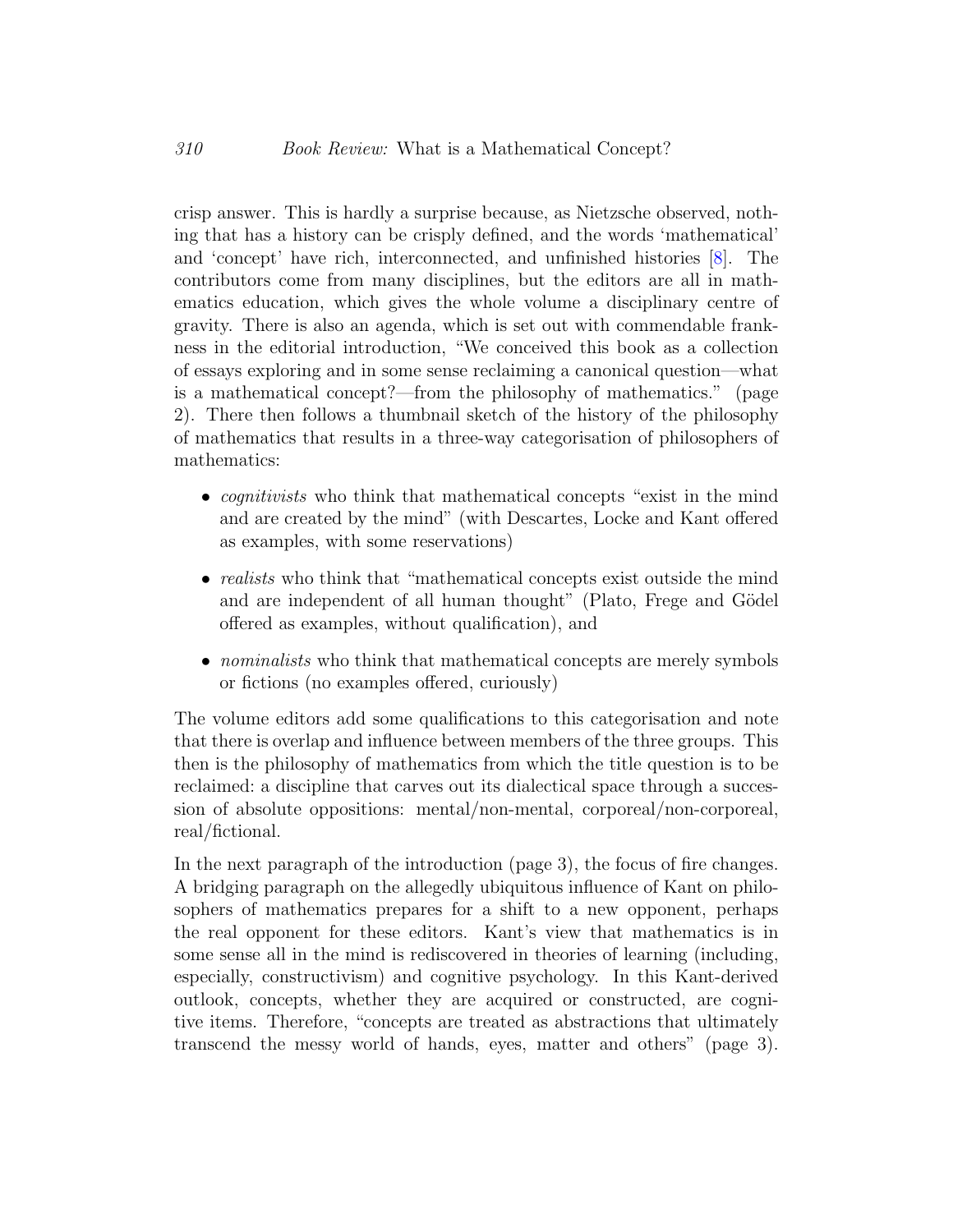In contrast, the editors recommend learning theories that pay attention to "how concepts are formed in the activity itself rather than in the rational cognitive act of synthesizing them", and address, "the role of the body in coming to know mathematics" (page 5).

Turning to the contributions, the first is an oddly old-fashioned paper from the young historian of mathematics Michael Barany. He sets out his version of the 'strong program in the sociology of knowledge' (SSK) using a folksy metaphor from Barry Barnes's work of 1983 and the main mathematical case study from Lakatos's Proofs and Refutations [\[6\]](#page-14-1) of 1976. In the references for this paper, there is nothing from the present century except one of his own papers and Ian Hacking's Why is there philosophy of mathematics at all? [\[5\]](#page-14-2). The references do include David Bloor's (1978) 'Polyhedra and the abominations of Leviticus' [\[1\]](#page-13-0), in which Bloor uses Lakatos's dialogue about polyhedra as an example of the sort of thing SSK talks about. It's true that Bloor did it differently (by drawing on Mary Douglas's work on hygiene taboos) but nevertheless it is disappointing that Barany did not work up a new example. The suspicion has always clung to Lakatos's philosophy of mathematics that the Euler formula about polyhedra is a singular case that suits Lakatos's purposes precisely because it is untypical of most mathematics (see for instance Chapter 7 (pages  $151-174$ ) of  $[2]$ ). Insofar as SSK accounts of mathematics rely solely on Lakatos's case study, the same suspicion clings to them.

Barany's paper permits an observation about the field in general. At the back of the SSK is a reading of the later Wittgenstein. SSK has this in common with a lot of sociology of knowledge and educational theory. Whatever the merits of these approaches derived from Wittgenstein, they do not (mostly) fulfill the promises of the volume editors to get into the messy world of hands, eyes, matter, others and the body. While Wittgenstein tied meaning ultimately to our animal nature ("if a lion could speak" etc. [\[7,](#page-14-4) page 223]), he did not give much sense of the lived-in body in his writing. For example, he imagined a community that communicates in commands for slabs and beams  $[8, \S2]$  $[8, \S2]$ , but we never gain from him a sense of the heft of a slab or the texture of its surface. Presumably, habitual slab-deliverers would feel an anticipation in their muscles and an expectation in their fingers that, for them, might be part of the meaning of the command 'slab!'.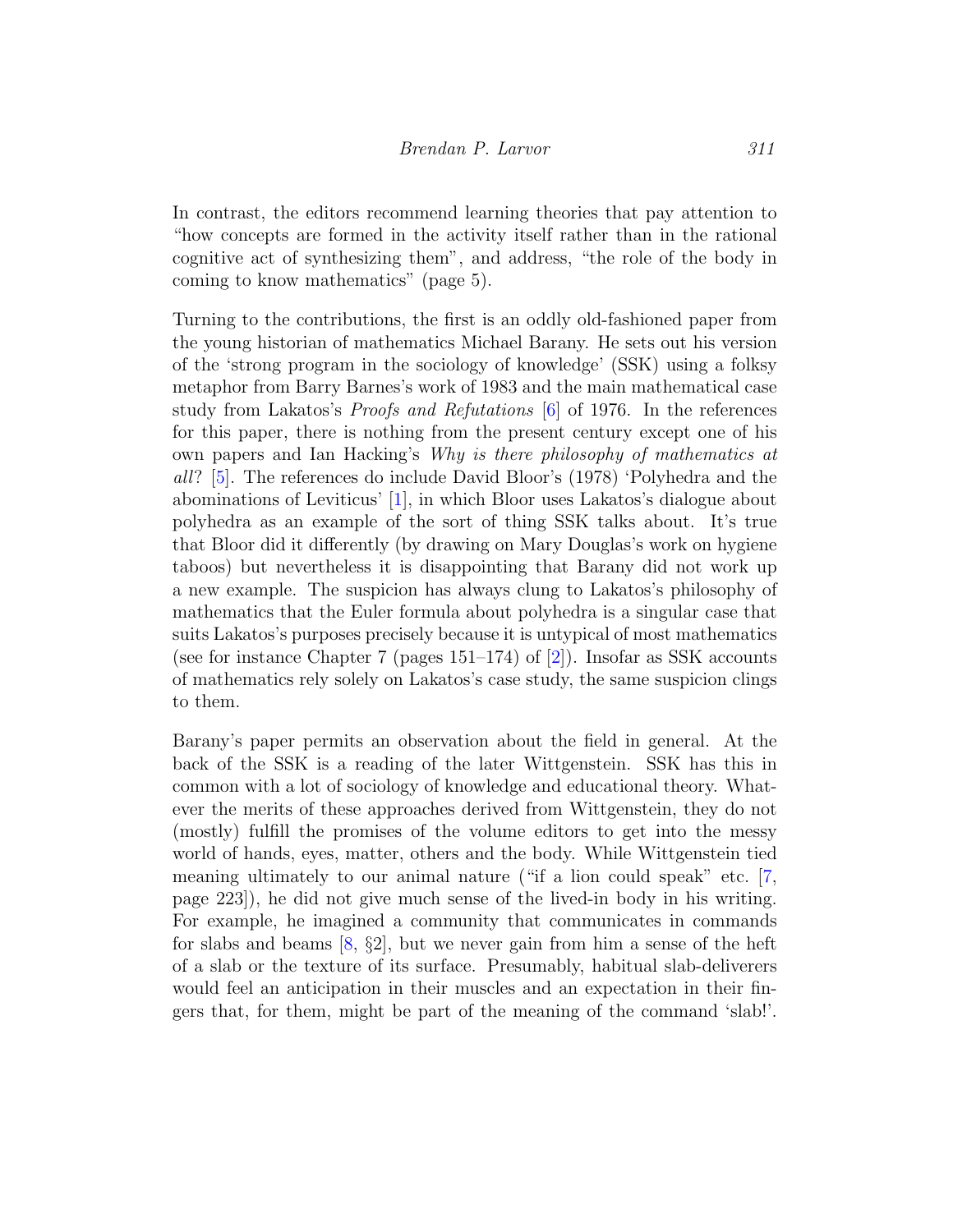Wittgenstein's descriptions of language-games and forms of life may be embodied, but they are not bodily. For that, one has to look elsewhere, to other, less fastidious phenomenologists.

The second paper, by Reviel Netz, takes as its case study the Archimedes palimpsest. Before he gets to work on the mathematics, Netz argues that the term 'concept' is "an artefact of twentieth-century philosophy" (page 36), arising from Brentano's observation that human thinking is always about something and Frege's distinction between sense and reference. It's not obvious how this claim about the history of the word 'concept' would mesh with the history of cognitivism sketched in the editorial introduction. In any case, the thrust of Netz's argument is that Brentano's Beziehung and Frege's Sinn are not "historical agents" (page 48), because "Science is what people do together, not what they each have privately, in their heads. Indeed, the main line of historical change involves, quite simply, the different ways in which things are done together—the transitions of scientific practice, which have nothing to do directly with concepts" (page 49). In short, his answer, as a historian, to the title question is: an irrelevance. He illustrates this by showing that ancient Greek mathematicians may not have had the concept of set, but they had practices that involved actual infinities. So it is not true to say that they could not have understood the actual infinite character of the natural number sequence.

The third paper, by Juliette Kennedy, is the first one to engage with the promise to explore mathematics as something done with the body and with material artefacts. She considers the role of drawings and diagrams in mathematics, both the diagrams that play essential roles in proofs and also the incidental drawings that mathematicians create on the fly to help their thinking. She argues that in order to understand the role of either kind of picture, it is necessary to reconsider the distinction between syntax and semantics. Kennedy's paper is also a rare moment in this collection where the opposition gets a fair shake. She goes to some trouble to explain how and why the distinction between syntax and semantics arose, and why Pasch and Bolzano tried to push spatial intuition out of mathematics. The editorial introduction speaks dismissively of "all-too-easy dualisms" and "conventional approaches" (page 6). Kennedy shows that the distinctions between syntax and semantics, and between mathematical reasoning as Bolzano understood it and spatial intuition, are not easy conventions. She shows that they were hard-won cognitive achievements, even as she argues against them.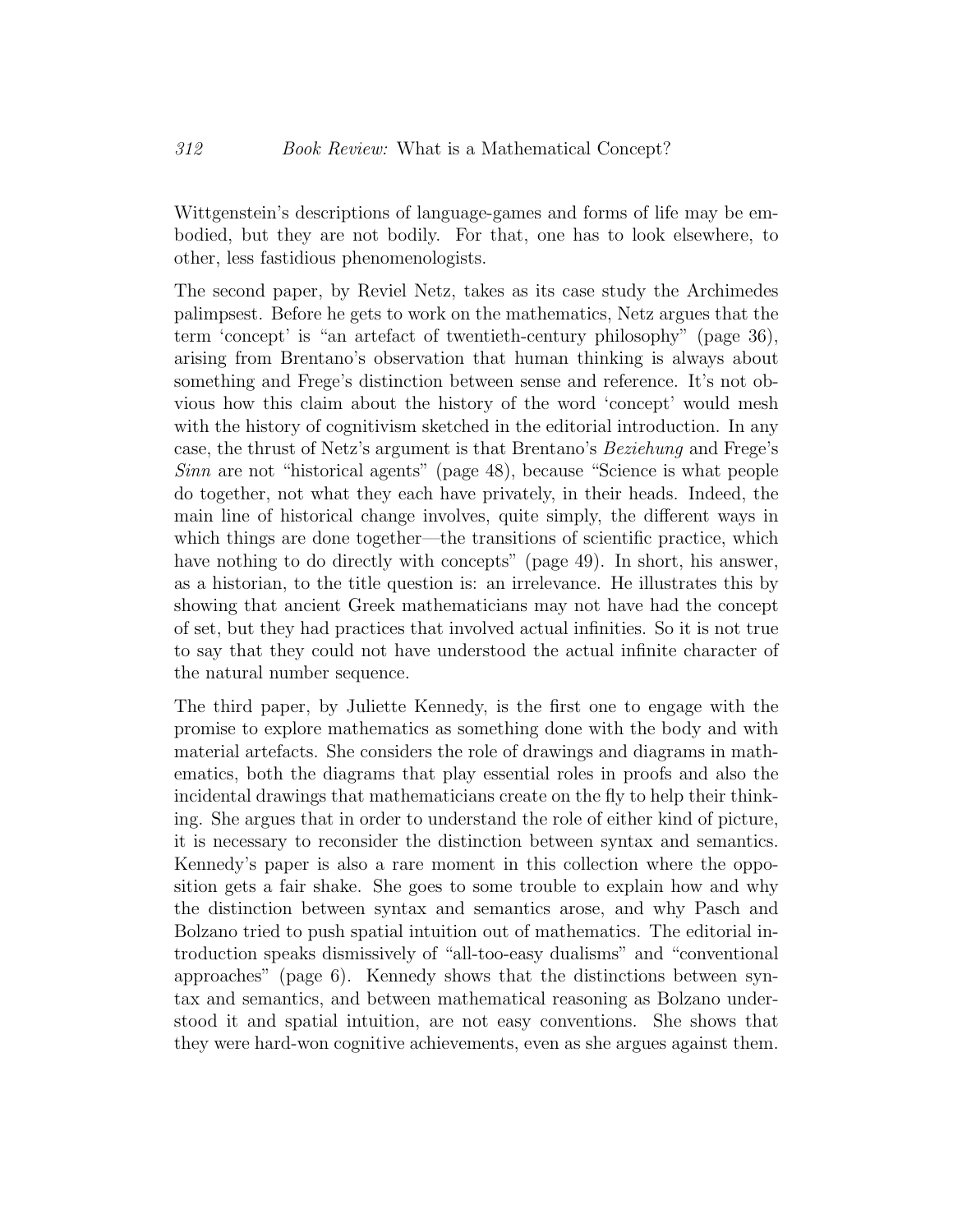She draws on Ken Manders' work on Euclid, and on studies of architectural drawing, because, "Architectural practice has not otherized the body in its critical discourse, as the epistemology of mathematics has done" (page 69). She is alive to the "problem of developing contentual inference" (page 72), more specifically of working up a notion of inference that involves "manual/practical agency" (page 61). She sees clearly that it is all very well to situate the body in mathematics and mathematics in the world, but this entails a requirement to show that some of these bodily doings can constitute mathematical proof, properly so called.

The fourth paper is jointly written by two of the editors, Elizabeth de Freitas and Nathalie Sinclair. They appeal to the work of Gilles Châtelet to argue that mathematical concepts are not abstracted from sense experience, are not fixed essences and are not historically inevitable. Mathematics is present in shared practices, it is generative and it might have been different from the way it is. The word they use they explain how mathematics is present in shared empirical reality without being merely empirical is 'virtual'. "We believe that mathematics cannot be divorced from reality and it is the virtual dimension of matter that animates the mathematical concept" (page 80). As well as Châtelet, they draw on Gilles Deleuze, thus, "A concept brings with it an entire 'plane of immanence' on which we operate, explore and create" (page 87). Writing as educationalists, they aim to "rescue mathematical concepts from the staid curricular lists" and "promote awareness of the vitality and indeterminism that lie at the source of curricular concepts." (page 87). One cannot help wondering whether Platonism is the principal culprit for the apparent staidness, fixity and moribund quality of the lists of concepts on mathematical curricula. Perhaps some blame must also lie with credentialism, managerialism, the cult of league tables, bureaucratic inertia, and the determination of education ministers to take their own formative experiences as perfect models for future generations.

This paper, like the editorial introduction, is marked by some partisan rhetoric. For example, "Miraculously, the material sensation becomes immaterial (a dualism of mind and body). This approach remains committed to an abstract/concrete binary that ultimately abandons mathematics to a realm of the inert and disembodied" (page 77). Abandonment is bad, but no-one is named and no sympathetic reconstruction of the motives for the condemned approach is undertaken. The reasons that drove Plato to think of mathematics as having one foot in the realm of unchanging, intelligible forms are not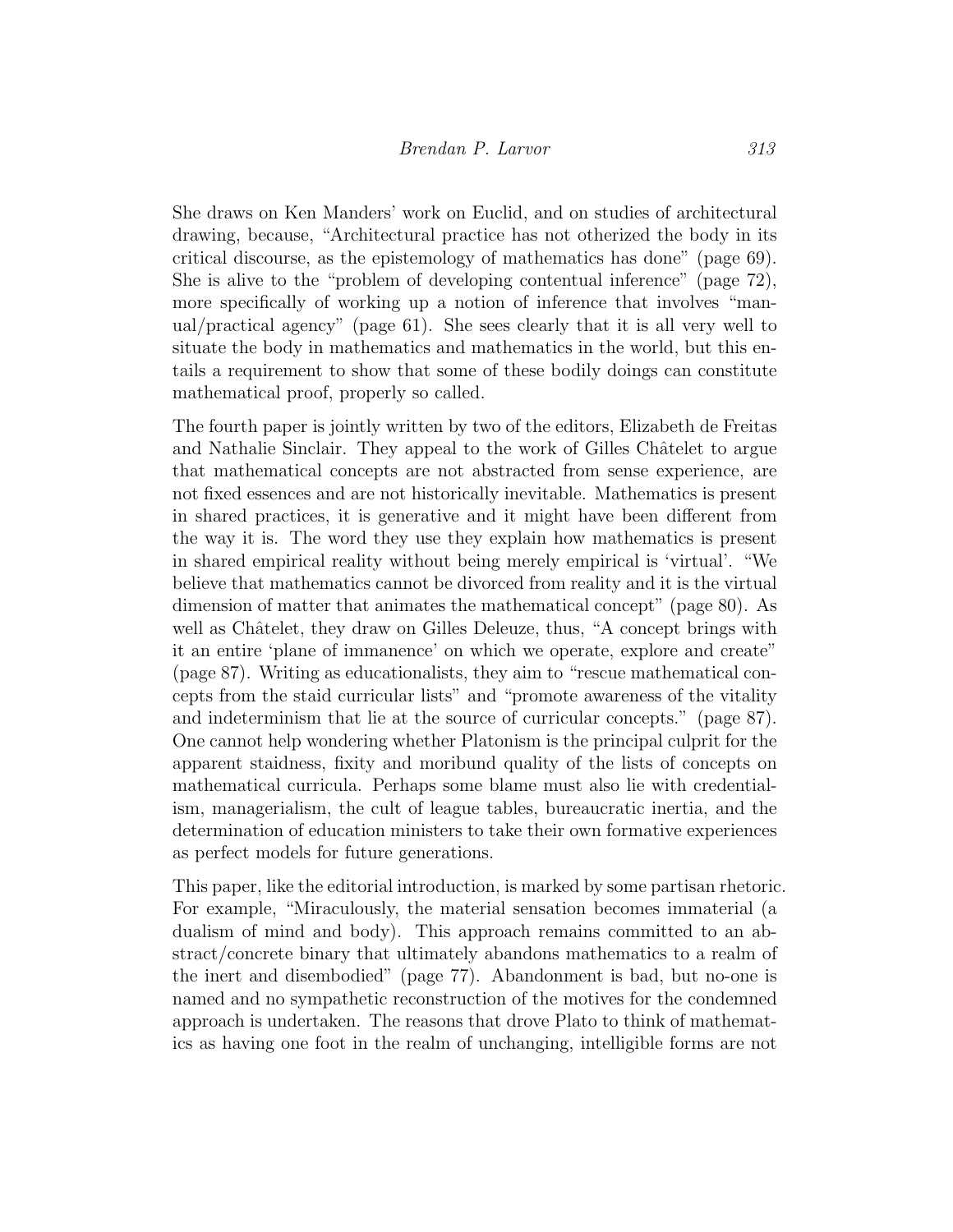explored. Since his name appears here (page 78), it is worth recalling that Plato did not think that mathematics was the wholly intellectual study of something perfectly inert and disembodied, precisely because it starts from empirical experience and has recourse to sensory models of its objects (see *Republic* 510-511, 533 [\[9\]](#page-14-5)). In the *Republic* and elsewhere, he worried as earnestly as anyone in this volume about the problem of getting from empirical experience to knowledge of the pure forms. In any case, the relation between body and mind is hardly an unsolved problem, so a philosopher who brackets it in order to say something specifically about mathematics is not necessarily trafficking in miracles. Later, we learn that, "Galileo courageously proposed an alternative to Aristotle's teleological explanation" (page 79). No account is given of why this was courageous on Galileo's part.

Deleuze appeared in the fourth paper, and he dominates the next two. In the fifth paper, Arkady Plotnitsky first sets up the definition of philosophy that Deleuze and Guattari offer in What is Philosophy? [\[3\]](#page-14-6). According to them, philosophy is the activity of inventing new concepts (with all the important words in that definition subject to explication and refinement they don't just mean spinning new notions out of nowhere). The project of Plotnitsky's paper is to show that something like the same creative activity happens in mathematics. This goes beyond and in some way against what Deleuze and Guattari had in mind, because they were trying to identify what is special about philosophy. As he explains, "I argue that creative exact mathematical and scientific thought is defined by planes of immanence and invention of (exact) mathematical and scientific concepts, the architecture of which is analogous to that of philosophical concepts in Deleuze and Guattari's sense" (page 99). Plotnitsky evidently understands that in order to deploy Deleuzian notions such as the plane of immanence in the case of mathematics, one has to show that such terms properly apply to mathematics. He chooses Riemann as his mathematical case study, because Riemann emphasised conceptual understanding over axiomatics. Like de Freitas and Sinclair, he wants mathematics education to be a pedagogy of creativity. Perhaps there might be a way of saying this without demanding that readers get to grips with Deleuze and Guattari. There better had be, if this thought is to have any hope of catching on.

The sixth paper is also a piece of Deleuze scholarship. In principle, mathematicians can explore any mathematical structure that they like. In reality, they study structures that are interesting. 'Interesting', here, covers the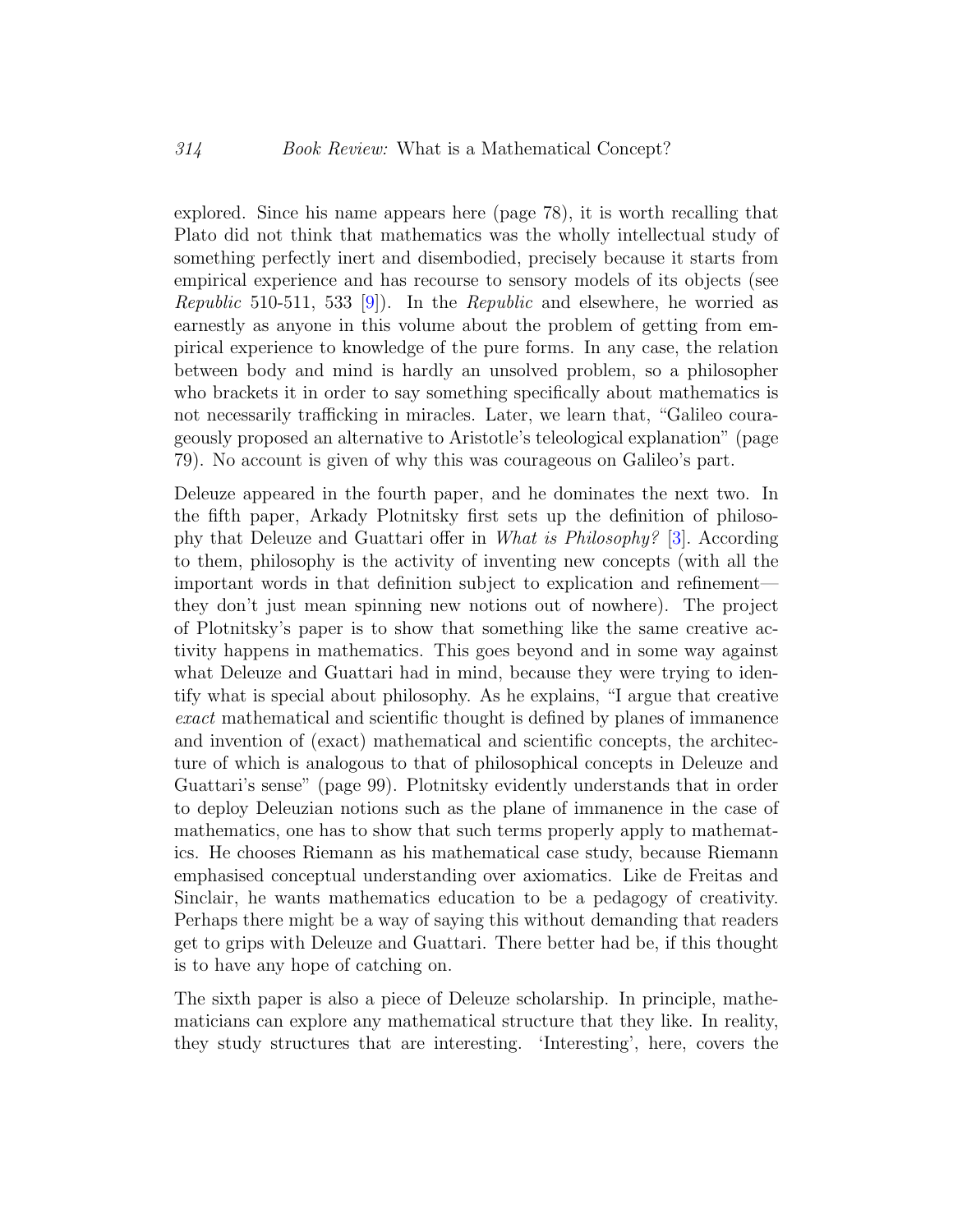whole history of how problems and questions give rise to ideas and eventually precipitate 'interesting' mathematical structures. Such histories are always richer, messier, and more dogged by contingency than one might think, looking at the tidy accumulations of mathematical theory that make up curricula. The problems, questions, and intuitions present in the history of a piece of mathematics may well continue to shape the field as mathematicians continue to work on it. Simon B. Duffy explains how Deleuze, drawing on Lautman and Cavaill`es, embeds this fact in his larger philosophical programme. Whether this tells us anything new about mathematics is a question for Deleuze specialists.

Chapters seven and eight shift away from Deleuze into the worlds of type theory and arithmetic geometry. David Corfield begins his paper with a useful discussion of varieties of mathematical concept, "there does seem to be a difference between . . . a core constituent of the visionary outlook of a large scale research programme, like that of Langlands, and . . . some stably defined kind of entity, such as a group. There is also a difference between the 'concept of (a) group' and the 'concept of symmetry'" (page 128). Later (on page 137), he mentions Dudley Shapere's point that the persistence of a word (such as 'atom') does not guarantee the stability of a concept, nor does a change of vocabulary necessarily indicate a sharp break in the development of ideas. The bulk of his paper is devoted to showing that homotopy type theory can express what Corfield calls the vertical integration of mathematics. Children learn to add and multiply numbers at an early age, and a little later they learn about raising numbers to powers. Some of them will go on to learn that all sorts of objects can be added and multiplied. A few will learn to think of exponentiation in terms of mappings between sets. Even at the most abstract level of mathematics, mathematicians think about analogues to primary-school addition and multiplication. Homotopy type theory can express this thought in precise mathematical terms. As with arithmetic, so with geometry; there are circles all the way up (page 138). This vertical unity of concepts offers a response to a criticism one might make of the emphasis in other contributions to this volume on the bodily quality of mathematical practice. The examples offered in support of this claim are almost always drawn from very elementary mathematics, perhaps because the proponents are mostly in mathematics education and have school mathematics in mind. Sure, the objection runs, for children, arithmetic means manipulating bricks and geometry means drawing shapes,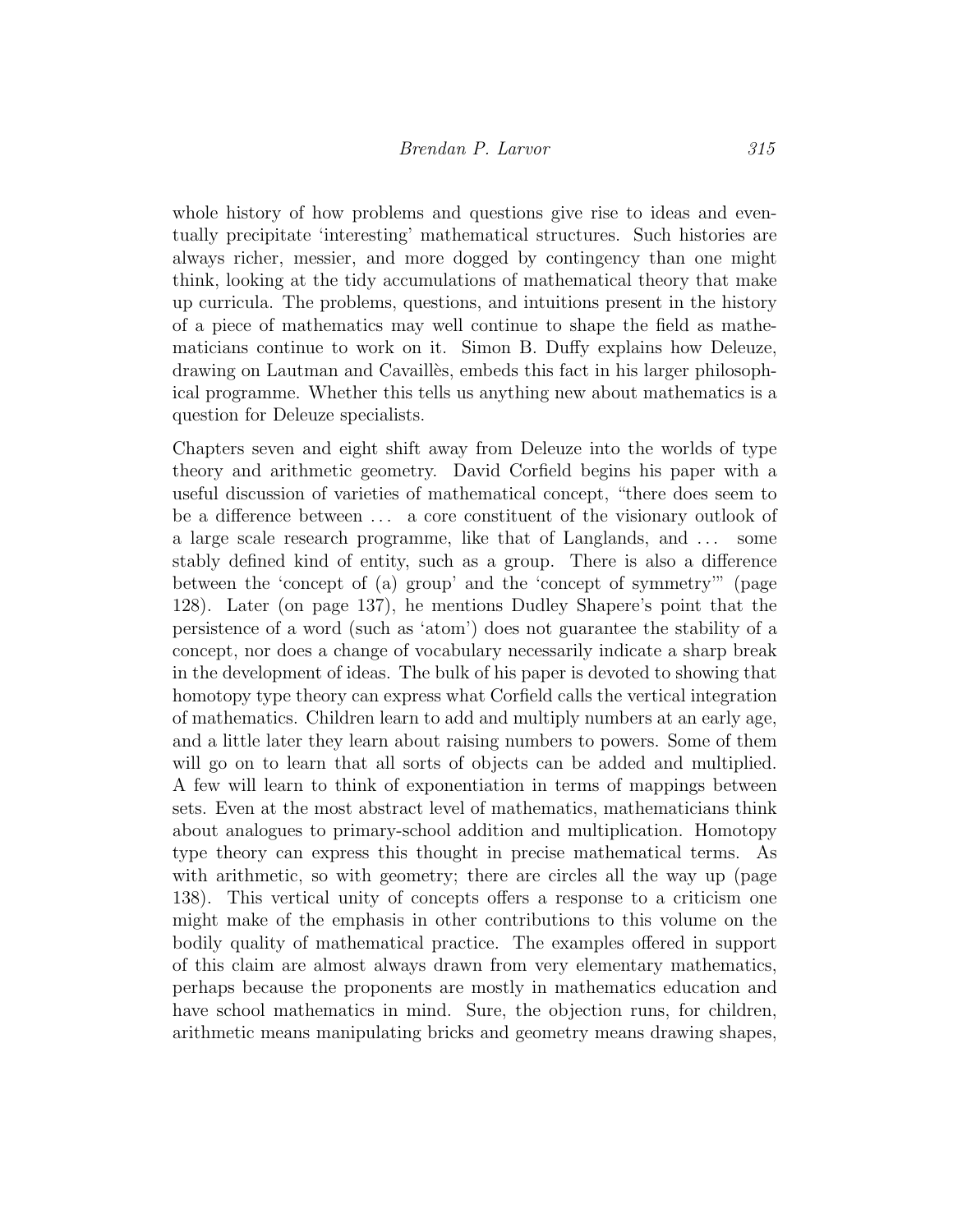but in what sense is (for example) the theory of modular forms immanent in material doings and goings-on? Corfield's argument for the vertical unity of concepts suggests a direct way that the rudimentary mathematics of blocks and string connects to the most abstract mathematical notions, and not merely as intuitive or heuristic resonance, or as part of the problem-history.

Peter Scholze has just been awarded the Fields Medal for his development of the theory of perfectiod spaces. Chapter eight is a valiant attempt by Michael Harris to lay out the mathematical background to this development, to explain Scholze's achievement, and to defend his judgment that, "perfectoid geometry provides the right framework for thinking about a number of central questions in algebraic number theory, and secondarily, that the cohomology of perfectoid spaces has the right (p-adic integrality) properties for applications to such questions. . . . and . . . that number theorists had made the right decision to devote time to learning Scholze's new framework even before it had been shown to have important applications to their field" (page 156; emphases in original). This is in some tension with the problematising, anti-canonical spirit of the editors. Harris goes on to observe that "It is possible to talk sensibly about convergence without succumbing to the illusion of inevitability" (page 157). The state of the discipline in 2010, its open questions, its established methods, and overall aims jointly posed a question. According to a unanimous consensus of experts, perfectoid geometry is the answer, and the chief reason for that, according to Harris, is that it solves many problems in other fields that were not among the targets when it was developed. (With Lakatos in mind, we might call this 'quasi-empirical progress'.) Harris's paper is the peak of technical difficulty in this book, by some distance.

The chapters reviewed so far are grouped in the table of contents into pairs: history, the mathematical hand, Deleuze, high-level research mathematics (my labels). The next group is a trio of papers on school mathematics in culture and politics. Like others in this volume, Heather Mendick is frustrated by the oppressive dreariness of mathematics education (she writes in the UK context). Rather than turn to the abstractions of Deleuzian philosophy, she takes up the more bodily resources of queer theory. A queer approach refuses definitions of its own and seeks to unearth the means by which definitions and oppositions are established and discourses shaped. Having learned to do this in the case of some basic binary oppositions (male/female, heterosexual/homosexual), queer theorists now apply this approach to any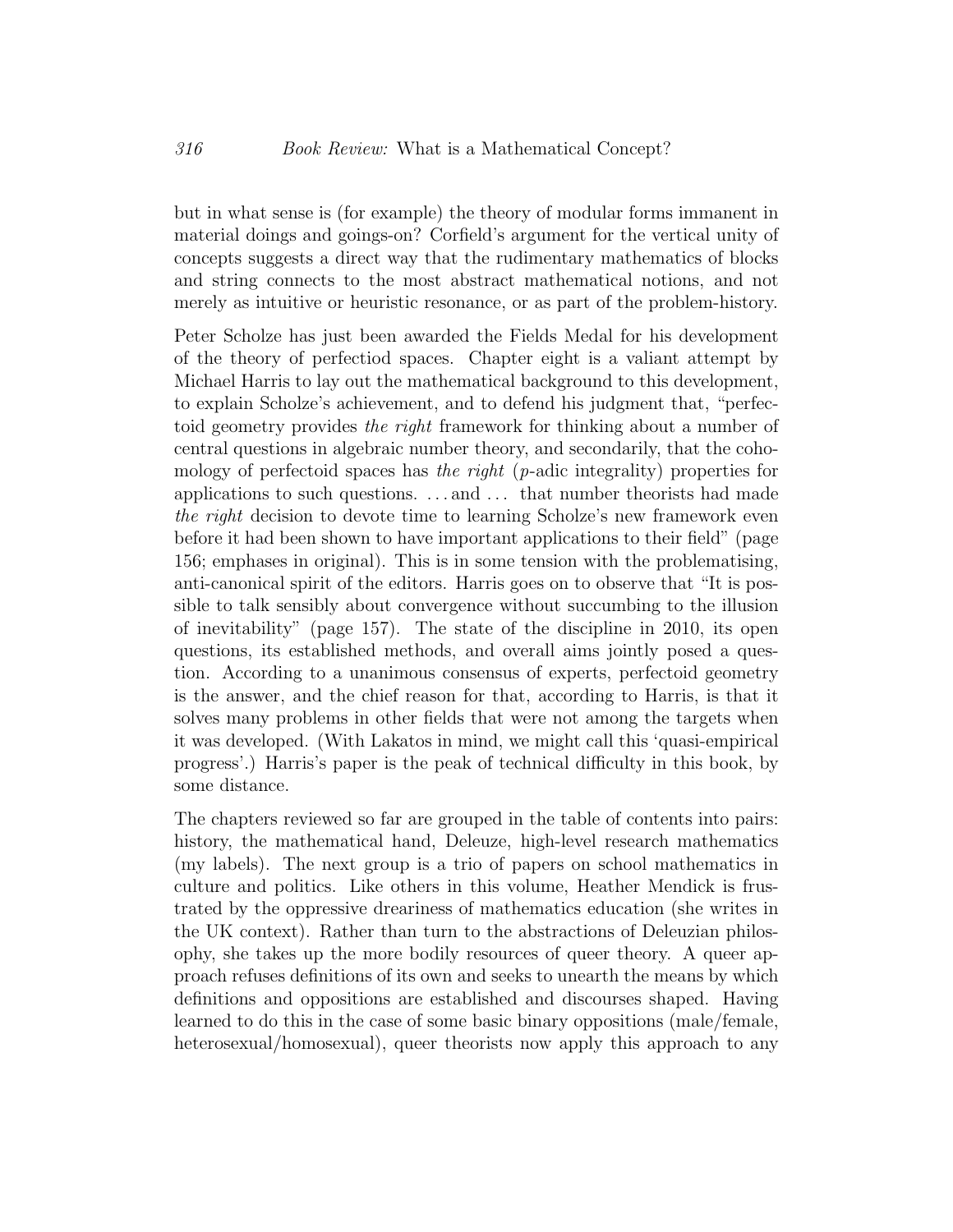other concepts, including mathematics. Mendick discusses the way in which the shaky distinction between conceptual understanding and rote-learning in mathematics education comes to be entrenched and then gendered, with boys associated with the former and girls with the latter—in spite of test results that show no such thing (page 167). Part of her complaint is about the bogus quality of mathematics as experienced by school students, especially in the form of word problems. She compares school mathematics to Christmas, quoting Eve Kosofsky Sedgwick, "The depressing thing about the Christmas season. . . is that it's the time when all the institutions are speaking with one voice" (page 167).

In the next paper, Richard Barwell and Yasmine Abtahi apply discursive psychology to explore the way in which Canadian mass media frame developments in school mathematics as a stand-off between (good old fashioned, effective, understandable, parent-friendly) procedures to be learned by rote and (new-fangled, confusing, parent-baffling) conceptual understanding to be learned by discovery. This polarisation was politically charged: preferring the good old ways was presented as the natural stance of cultural conservatives, while trusting children to discover mathematical concepts was obviously part of a constellation of liberal-left attitudes. Once the question of how to educate children in mathematics (which one might think would demand nuance) has been polarised and politicised, there is little hope of doing it better. This is not only a Canadian phenomenon. A mathematician once remarked to me that you can know a lot about a British person's politics if you know their views about the teaching of long division.

In the third paper of this group, Tony Brown appeals to Althusser, Zižek and Badiou to argue that the production of mathematical concepts is a kind of commodification. He is on his strongest ground in his discussion of school mathematics, because it is clear that whatever the forces are that shape the school curriculum, they are not solely the kind of internal mathematical reasons that Harris describes in articulating the *rightness* of perfectoid spaces. Nor, evidently, is the curriculum driven principally by the educational needs of children. That said, one might wonder whether we need Zižek to tell us that in the secondary schools of a country that has a national curriculum and an aggressive regime of school inspection and ranking, it's the government that decides what is mathematics.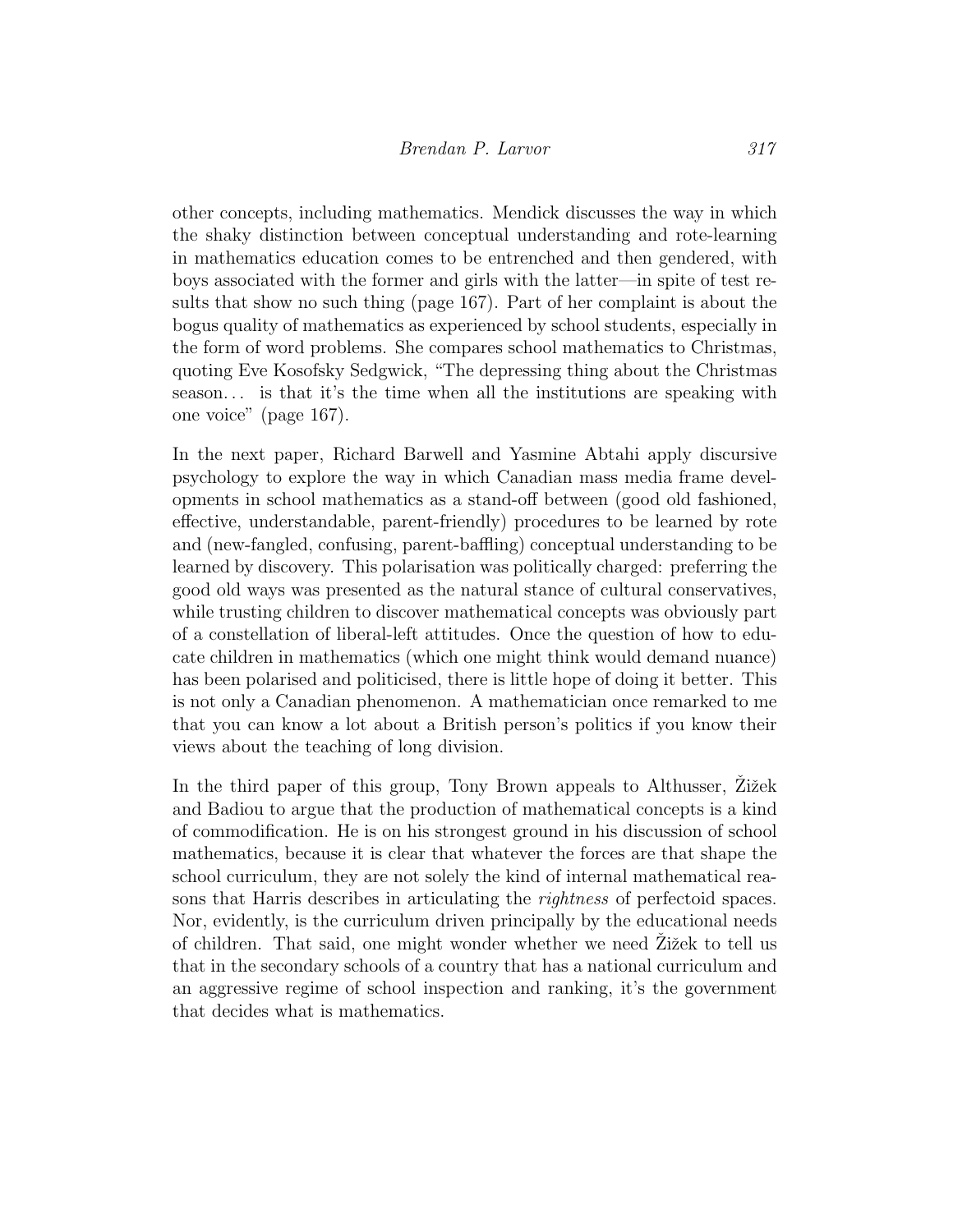His wider argument for the relative arbitrariness of mathematical concepts is less successful:

Geometrical constructions ... are routinely built into our physical landscape such that we do not notice them any more. We become accustomed to moving around such landscapes and those ways of moving become part of who we are. For instance, ... we use circle as a concept in building our world, and as a result circles become materialised or absorbed in the very fabric of our physical and conceptual world. Stellated octahedrons, in contrast, have been denied that level of intimacy and familiarity with humans. Geometrically speaking, there is no reason as to why one might be privileged over the other. Circles have been reified not because of any essential difference between them and say, stellated octahedrons, but because of merely historical and political reasons. (page 193)

If you throw a stone into a still pond, it creates circular ripples. Whirl a slingshot or a bull-roarer round your head, and it describes a circular path. The sun and the full moon are, to the human eye, circular disks. Circles really are fundamental in nature in a way that stellated octahedrons are not. Moreover, circles turn up in mathematics unbidden in ways that stellated octahedrons do not. What are the roots of unity? Points on a circle. There are reasons—historically and politically situated but ultimately mathematical reasons—why Corfield can show that type theory has circles all the way up. The circle is one of the right canonical shapes.

In the twelfth chapter, the third editor, Alf Coles, argues that "there is considerable pedagogical advantage in viewing every mathematical concept as a relation" (page 205; emphasis in original). He begins with basic arithmetic, drawing on the approaches of Caleb Gattegno and Vasily Davydov. Rather than starting children in arithmetic by counting, these curricula start with comparisons of lengths. By playing with coloured rods of various lengths, for example, children can see that two of these end-to-end are as long as one of those. The numbers 2 and  $1/2$  thus appear, simultaneously, as relations between rods. This, it is argued, is less mysterious than requiring children to abstract two-ness from a pair of blocks and then, having achieved this feat, learn a whole new way of thinking about numbers when they meet fractions.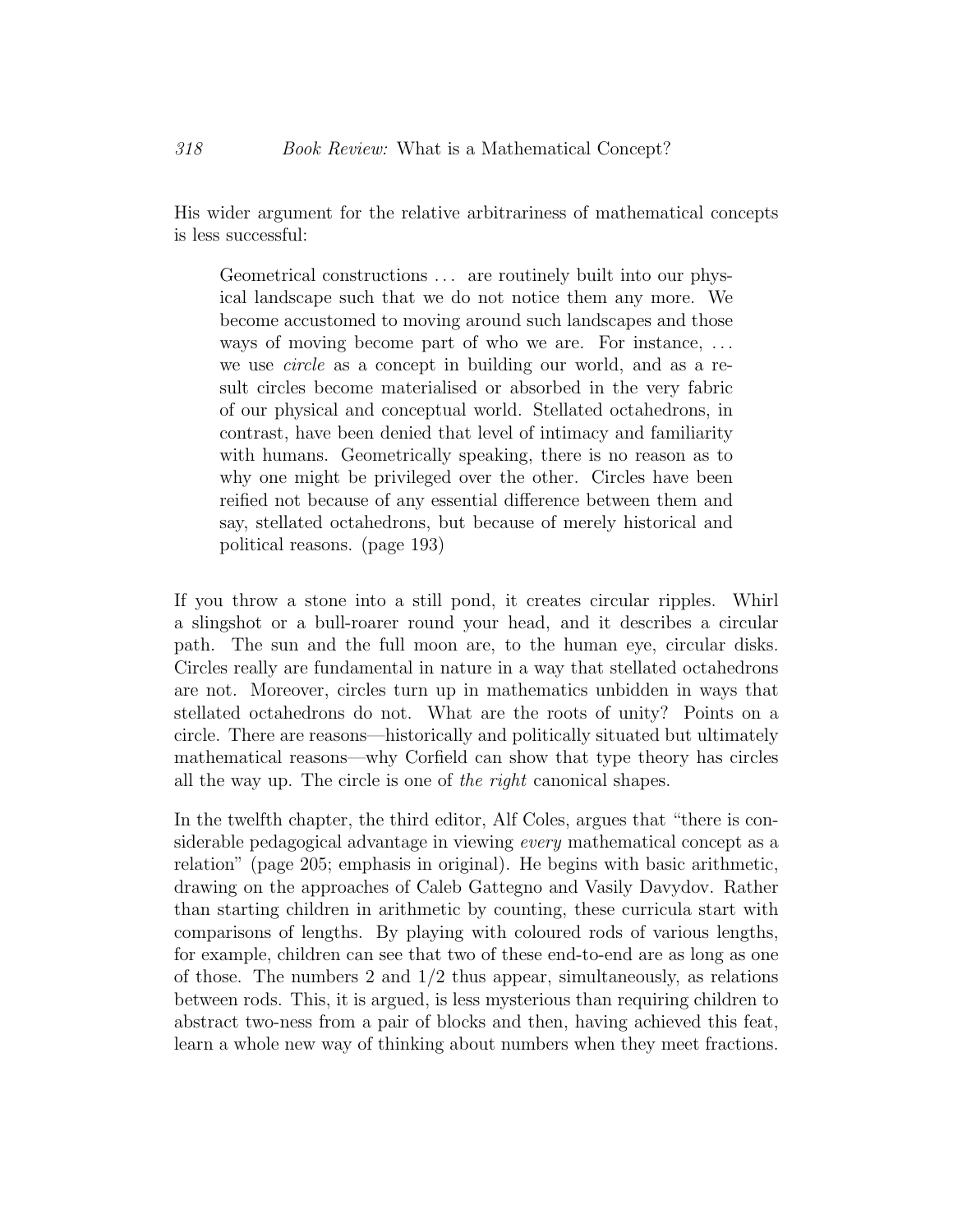Coles goes on to give similar re-framings of area, algebra and complex numbers as relations. He makes a plausible argument that this relational view helps to resolve the headache of how embodied creatures can know abstract mathematics. Relations are non-material, yet are unproblematically real. Small children know about relations like 'is a parent of' and 'is a sister of'. They are interested in who is older and who is taller. As he puts it, "The relation 'double' does not exist in either the smaller or the larger rods, but arises through a human comparison between them. In this sense, relations and differences are *always already* abstracted from the objects that give rise to them" (page 215; emphases in original. This is one of two occurrences of 'always already' in this volume—the other is on page 199). Moreover, making a comparison is an action, so the relational view that Coles advocates dovetails with the enactivist philosophy of mind that is a theme of this book. Interestingly, a view very like this has been argued from different sources already by Robert Thomas, who claims that mathematics is, "the science of detachable relational insights" [\[10\]](#page-14-7).

In the next chapter, Wolff-Michael Roth treats concepts as classifications—in terms of philosophical logic—as sortals. Thus, he excludes Coles's relational view of mathematics. He argues that we learn sortal concepts by using them rather than by grasping their essences, and describes a class designed on enactivist principles in which children are to learn the meaning of 'cube'. He argues, drawing on Vygotsky, that there is nothing more to a concept than its extension. One wonders what an enactivist account of learning the meaning of 'perfectoid space' would be like.

The final pair of papers take up metaphors of evolution and growth. Like the other educationalists in this volume, their authors are looking for theories and metaphors to disrupt and resist the stultifying dreariness of school mathematics curricula and required teaching methods. Brent Davis offers a mixture of Richard Dawkins's meme theory of culture, complexity science, and embodied cognition. He uses these materials to make a useful point against Lakoff and Nuñez's account of mathematical cognition, "complexity thinking cautions against conflating the original parts with the emergent possibility" (page 243). Mathematical thinking may start with material metaphors, but that does not entail that it must be material metaphors all the way up (and yes, the use of 'up' in this sentence is an example of the sort of thing Lakoff and Nuñez talk about). There is an interesting moment in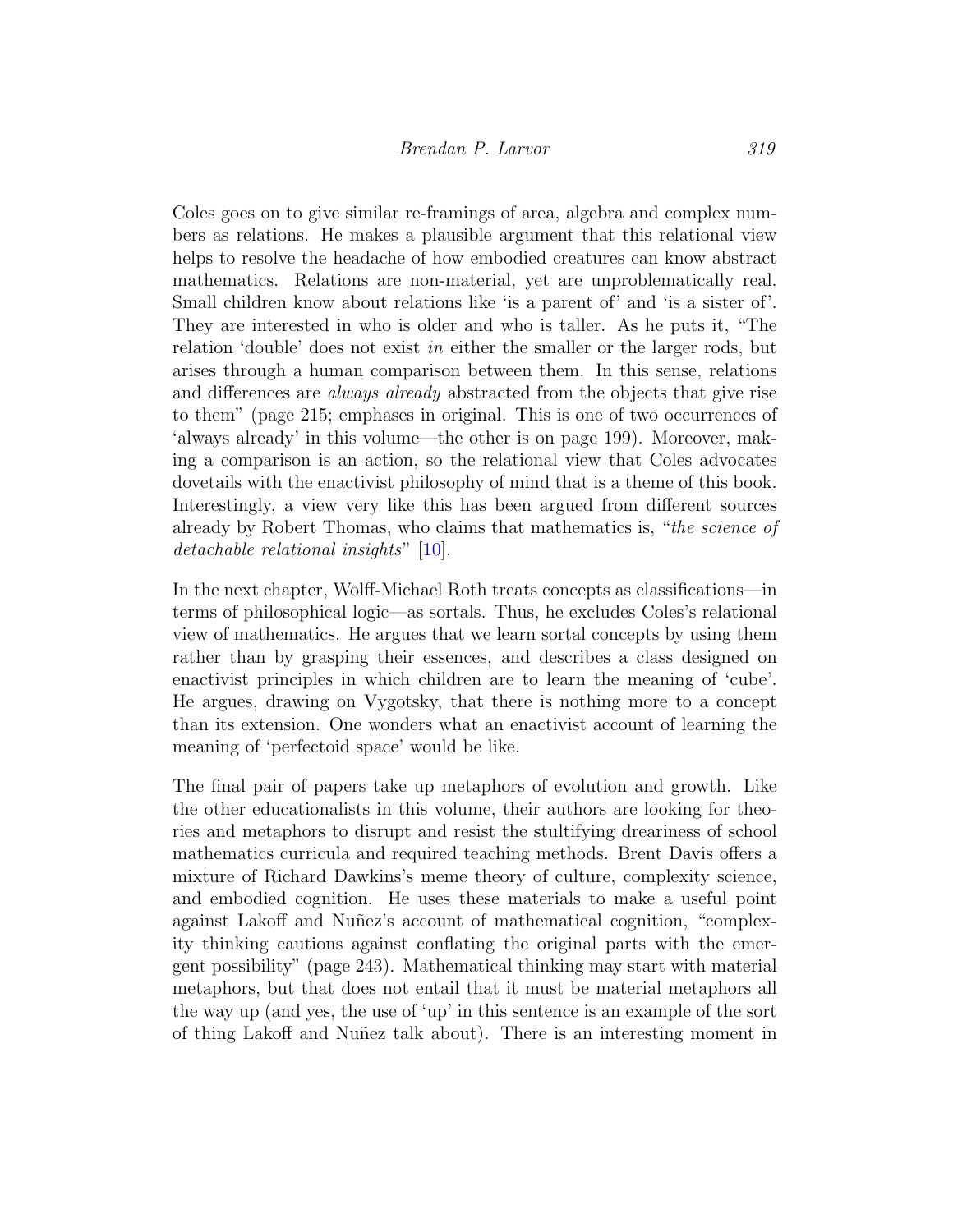this paper where Davis announces that, "in the humanities, a century of psychoanalytic, phenomenological, and structuralist thought has redefined idea as a contingent, situated, and volatile form that exists in the material world of action and agency" (page 238). This may be true of most of the humanities, but the mainstream tradition in English-speaking philosophy still stems from the Fregean arguments that Netz briefly mentions in his contribution (see especially  $|4|$ ).

Similarly, Ricardo Nemirovsky reaches for the metaphor of crystalline growth, because this is marked by contingency and relational properties—how a crystal grows at a point depends on what is going on around it, chemically and physically. Crystal growth depends on impurities like a pearl needs a speck of grit. Nemirovsky uses this image to argue that Cantor's Grundlagen of 1883, in which he introduced transfinite ordinal numbers, is better understood in these terms. "I propose that the *Grundlagen* was a singularity for the growth and dissolution of the number concept. The more general point is that Cantor authored a singularity, not a concept" (page 262).

The final contribution is a collection of miscellaneous reflections on the themes and contributions of the volume by David Pimm, chiefly attending to linguistic clues that suggest semantic layers and movements. For an example of the style, he notes three occurrences of the -oid suffix in this book: cuboid, groupoid, and perfectoid, and plays with the etymological root, the Greek eidos (page 278). In one sly observation (page 279), Pimm notes that, "A goodly number of the mathematicians mentioned [in the book] are nineteenth-century German-speakers, while many of the philosophers drawn on are twentieth-century French-speakers. Bolzano, Cantor, Dedekind, Frege (?), Riemann, . . . , Althusser, Chˆatelet, Deleuze, Derrida, Foucault, Lacan, . . . Why not the other way round?"

There is one other issue I want to raise. It's notable that the contributors from mathematics education often mention the views of great dead philosophers without giving any references. This happens a lot in the editorial introduction. At the other end of the volume, Pimm mentions, twice, "Kant's striking assertion that 'Mathematics is pure poetry"' (page 274). I should have liked to read that in context, but Pimm gives no clue. Occasionally, a great dead philosopher is given a reference but in a perfunctory fashion. For example, another of the authors wrote, on page 223: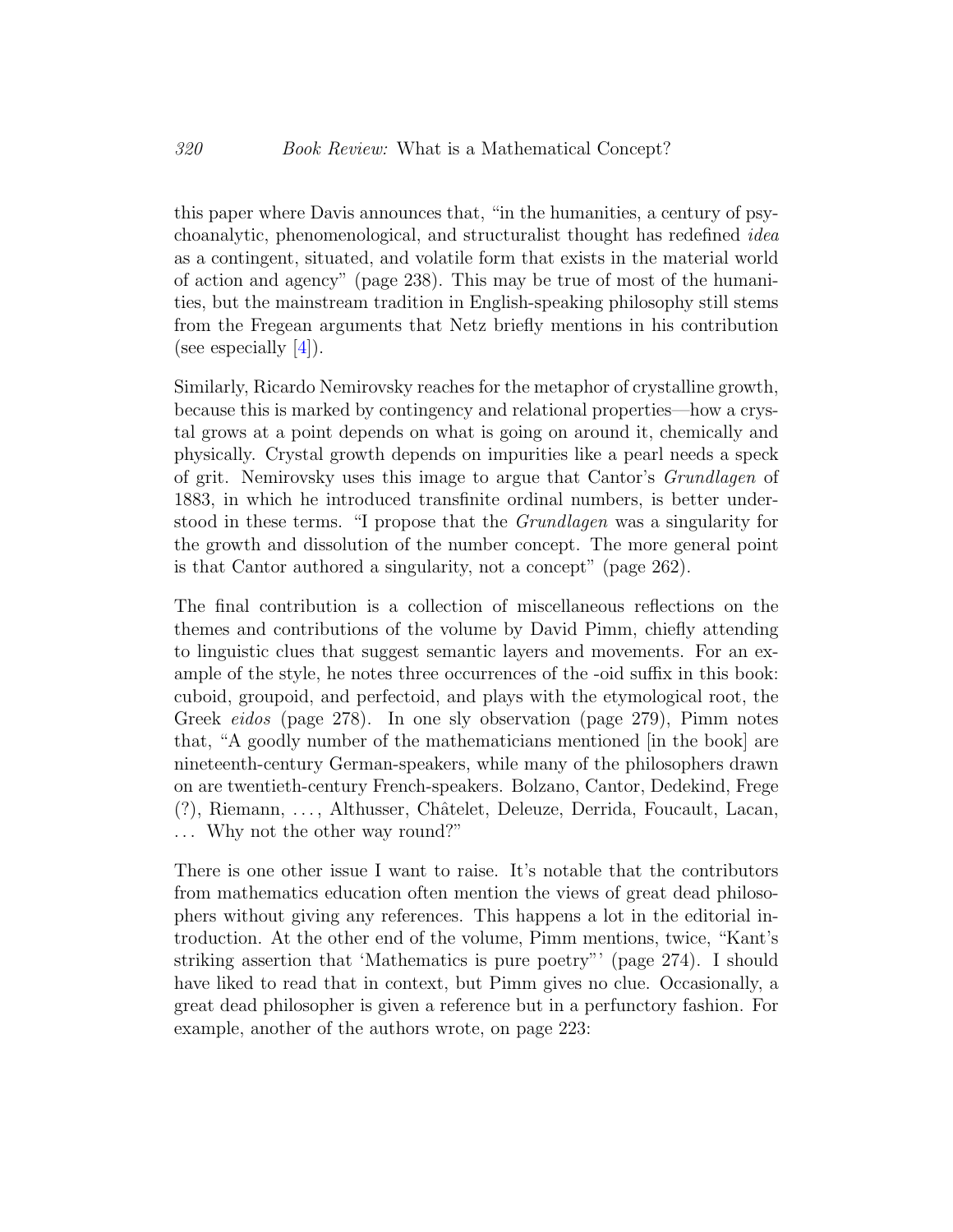In the classical, constructivist approach, empirical concepts are derived from experience by means of abstraction (Kant, 1956).

I'm not sure that Kant said exactly that. My own reading of Kant makes me want to check. Which page of Kant's extensive writing did our author have in mind? Turning to the list of references, I read:

Kant, I. (1956). Werke [works]. Wiesbaden, Germany: Insel.

What is going on here? I suspect that Kant has been tagged with a view that did not even exist in his day, just as Plato is tagged with 'Platonism' and Adam Smith is tagged with the ideological programme of the Adam Smith Institute. But I can't check, because classical constructivism is described in a single phrase (which incidentally makes for a very easy victory), and the reference to Kant's works is wholly unhelpful. Perhaps this does not matter for the purposes of research into mathematics education, because the gesture in the direction of canonical philosophers is simply for orientation and throat-clearing. On the other hand, when a project is set up in opposition to a long-established orthodoxy, the orthodoxy had better be precisely described and located in specific texts. Otherwise, there will be no meeting of contending perspectives. Undergraduates in the humanities are required to give references, with page numbers, to show that their scholarly opponents are not made of straw.

Overall, this is a rich and interesting book written by people who love mathematics and wish it were better appreciated for its vitality and its value as a human activity, both in philosophy and in school classrooms. Many perhaps all—of the contributors have taught mathematics at some time and through the book, a teacherly delight in sharing knowledge alternates with frustration that the teaching of mathematics could be better, more fun, and perhaps less implicated in the systems and discourses that categorise children crudely and reductively.

### References

<span id="page-13-0"></span>[1] Bloor, D., "Polyhedra and the Abominations of Leviticus", The British Journal for the History of Science, Volume 11 Number 3 (1978), pages 245–272.